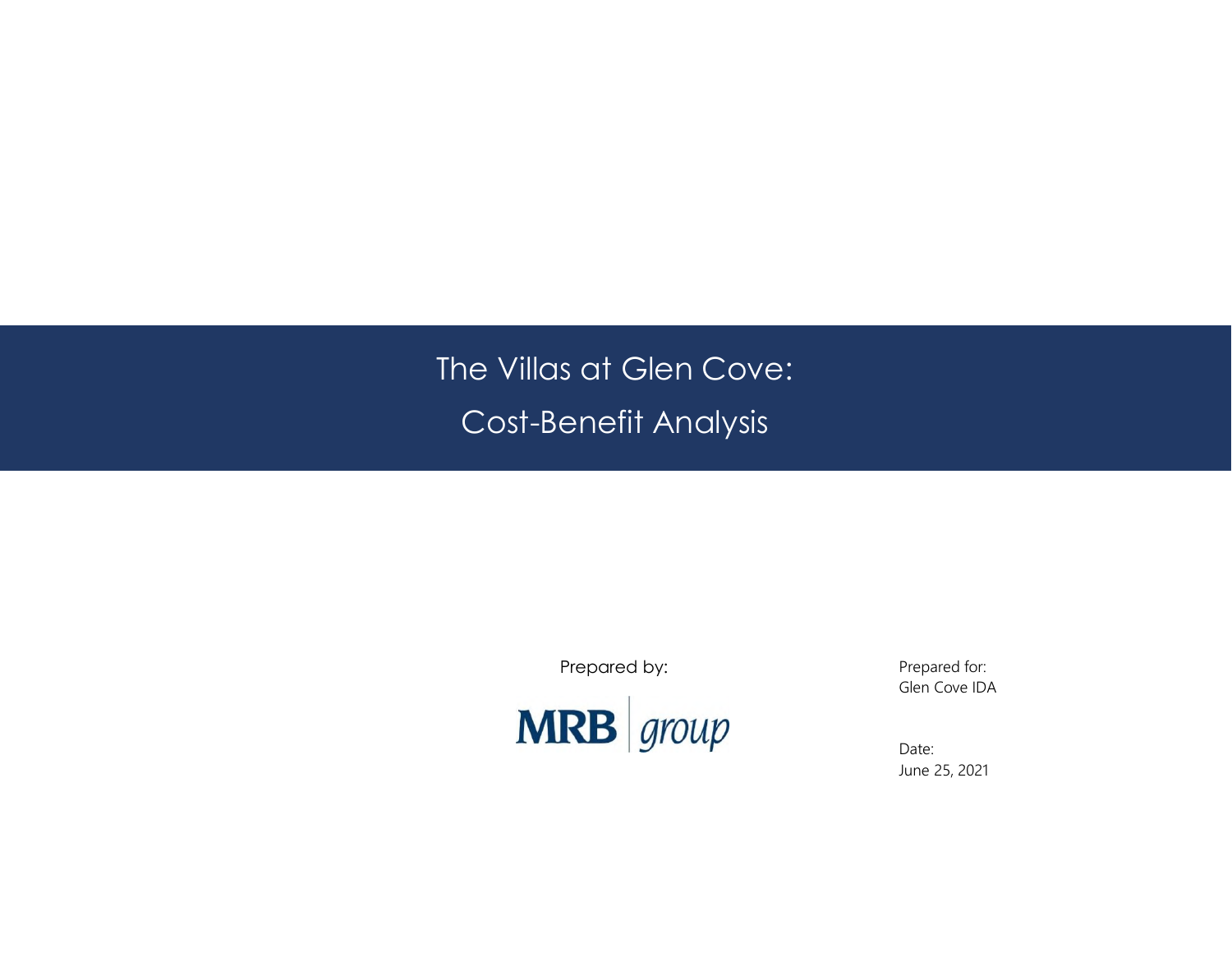## Executive Summary

The Glen Cove Industrial Development Agency (the "Agency") received an application for financial assistance from 135 Glen Cove Ave. Corp. (the "Applicant") related to a proposed project located on the east side of Glen Cove Ave in Glen Cove, NY (the "Site"). The proposed project includes the construction of six buildings totaling 353,394 square feet, with 160 market-rate residential rental units and 16 affordable units and associated furniture, fixtures, and equipment (the "Project"). The Agency requested a cost-benefit analysis from MRB Group in conformity with GML Section 859-a(5) to enumerate the economic benefits and costs of the Project on the City of Glen Cove (the "City") and region, as part of the Agency's deliberations.

MRB conducted an assessment of the economic and fiscal impacts of the Project, for both one-time construction impacts and ongoing impacts of operations. The effects considered in this analysis include direct and indirect changes to jobs, sales, and expenditures in the region. Economic impacts associated with estimates of "net new" spending stem from household expenditures of future occupants of the Site. The fiscal impacts of the Project include one-time and ongoing new tax revenue as well as the presumed costs of the financial assistance being considered by the Agency. Below are the results of our analyses.

The Applicant provided estimates for both the level of spending and the percentage of locally-sourced materials and labor associated with the construction of the Project. Using these estimates, we were able to assess the one-time economic impact of construction<sup>1</sup>. The construction phase of the Project will create 58 direct, on-site construction jobs and 34 indirect jobs. Therefore, in total, the construction phase of the Project will create 92 jobs and generate \$7.9 million in wages.

#### Summary of Economic Impacts

|                    | Direct       | Indirect    | Total        |
|--------------------|--------------|-------------|--------------|
| Construction Jobs  | 58           | 34          | 92           |
| Construction Wages | \$5,668,885  | \$2,199,141 | \$7,868,026  |
| Ongoing Jobs       | 45           |             | 48           |
| Ongoing Wages*     | \$28,506,905 | \$2,803,362 | \$31,310,266 |

\*Total wages paid over the 12-year term of the PILOT

Upon completion of the Project, we estimate that the spending of "net new" households, and the economic benefits associated with operating the new facility, will yield 48 total jobs and \$31.3 million of earnings over the 12-year life of the proposed PILOT.

<sup>&</sup>lt;sup>1</sup> Note that the direct and indirect "Construction Wages" shown are with respect to Nassau County (the "County), as such jobs tend to be pulled from a larger labor shed. The direct and indirect "Ongoing Wages" shown are with respect to the City.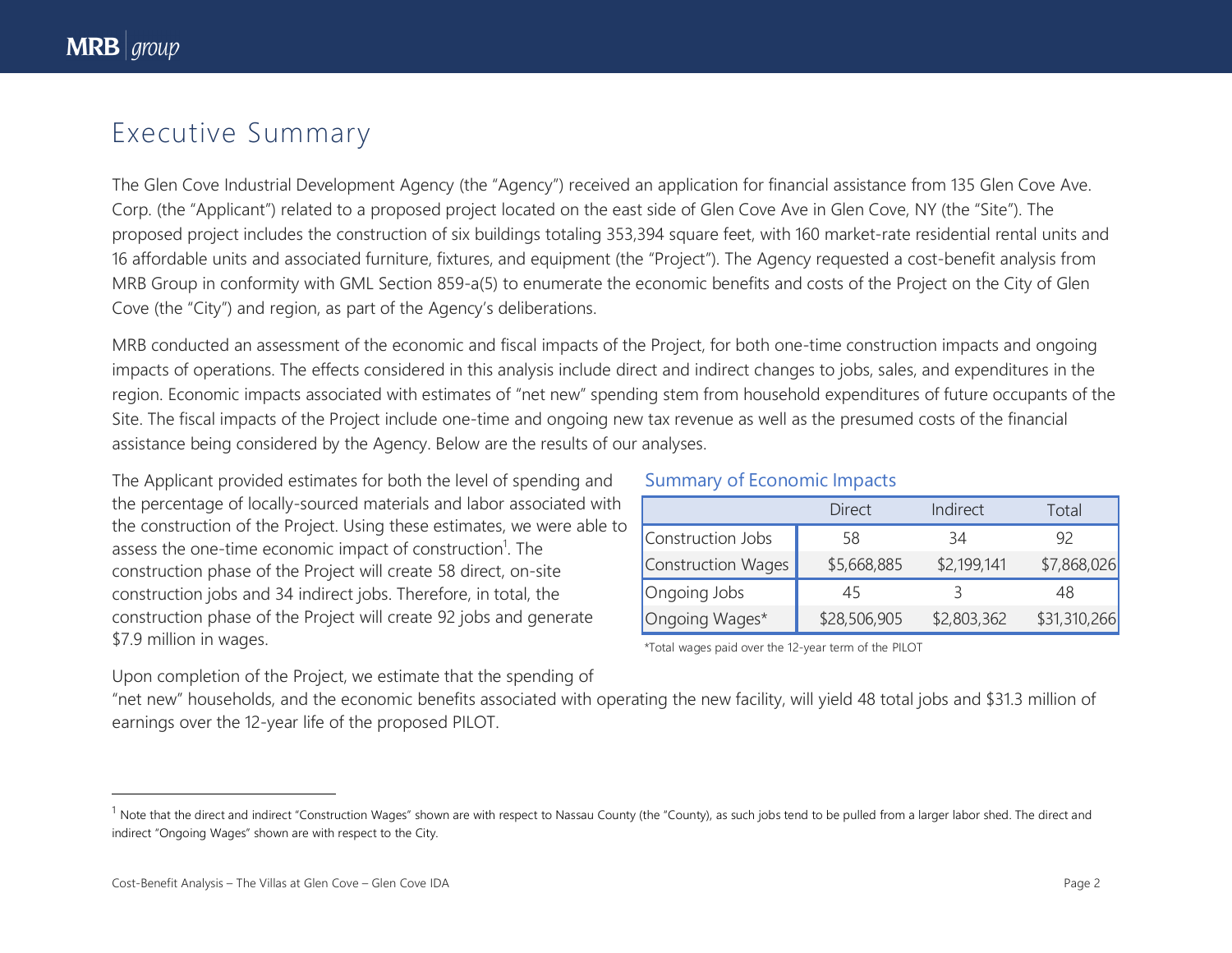In terms of costs, the Applicant has requested a sales tax exemption, a mortgage recording tax exemption, and a property tax exemption. The cost of the sales tax exemption to the County and State is \$1.9 million and the cost of the mortgage recording tax exemption is \$317,591. The cost associated with the requested PILOT is \$15.8 million. However, the Applicant has noted that, without this assistance from the Agency, the Project will not move forward. As such, these costs are only hypothetical in nature.

In term of fiscal benefits, $2$  based upon our estimated construction-phase earnings, we estimate a one-time sales tax revenue impact to the County of \$54,339. Over the life of the PILOT agreement, we estimate that that County will benefit from sales tax revenues of \$232,870 related to the new household spending and the new wages

#### Summary of Fiscal Impacts

| Costs Over Twelve Years          |              |
|----------------------------------|--------------|
| Sales Tax Exemption              | \$1,897,783  |
| Mortgage Recording Tax Exemption | \$317,591    |
| PILOT Exemption                  | \$15,839,918 |
|                                  |              |
| Benefits Over Twelve Years       |              |
| Sales Tax, Construction, County  | \$54,339     |
| Sales Tax, Operations, County    | \$485,052    |

being earned from ongoing jobs.<sup>3</sup> Under the requested PILOT, the Project will generate \$4.7 million in PILOT payments for the proposed 12-year life of the agreement, which represents a \$2.7 million increase in payments over the base case (i.e. property taxes paid on the land without the Project.)

 $2$  Note that while we report the entire cost of the exemptions to both state and local government, we are reporting only the fiscal benefits that accrue to the County and City. 3 The County distributes a portion of its entire sales tax collections to its various municipalities based on population. Because of the presumed increase in City population due to the Project, we estimate the City will benefit from \$10,985 in additional sales tax revenue distributions annually from the County. Over the 12-year team, increasing annual by 2%, this represents \$147,355 in new revenue for the City.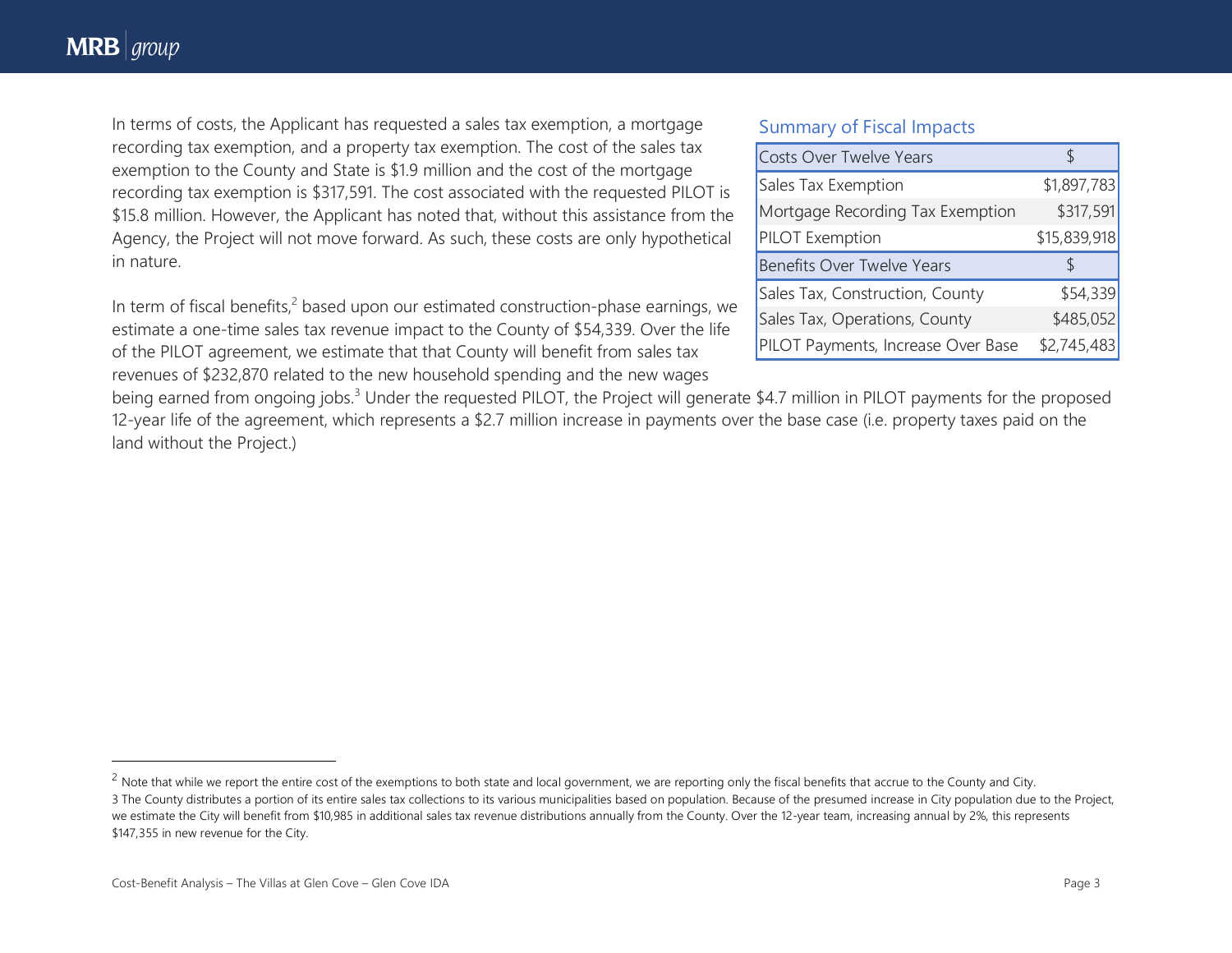# $MRB |$ group

## Contents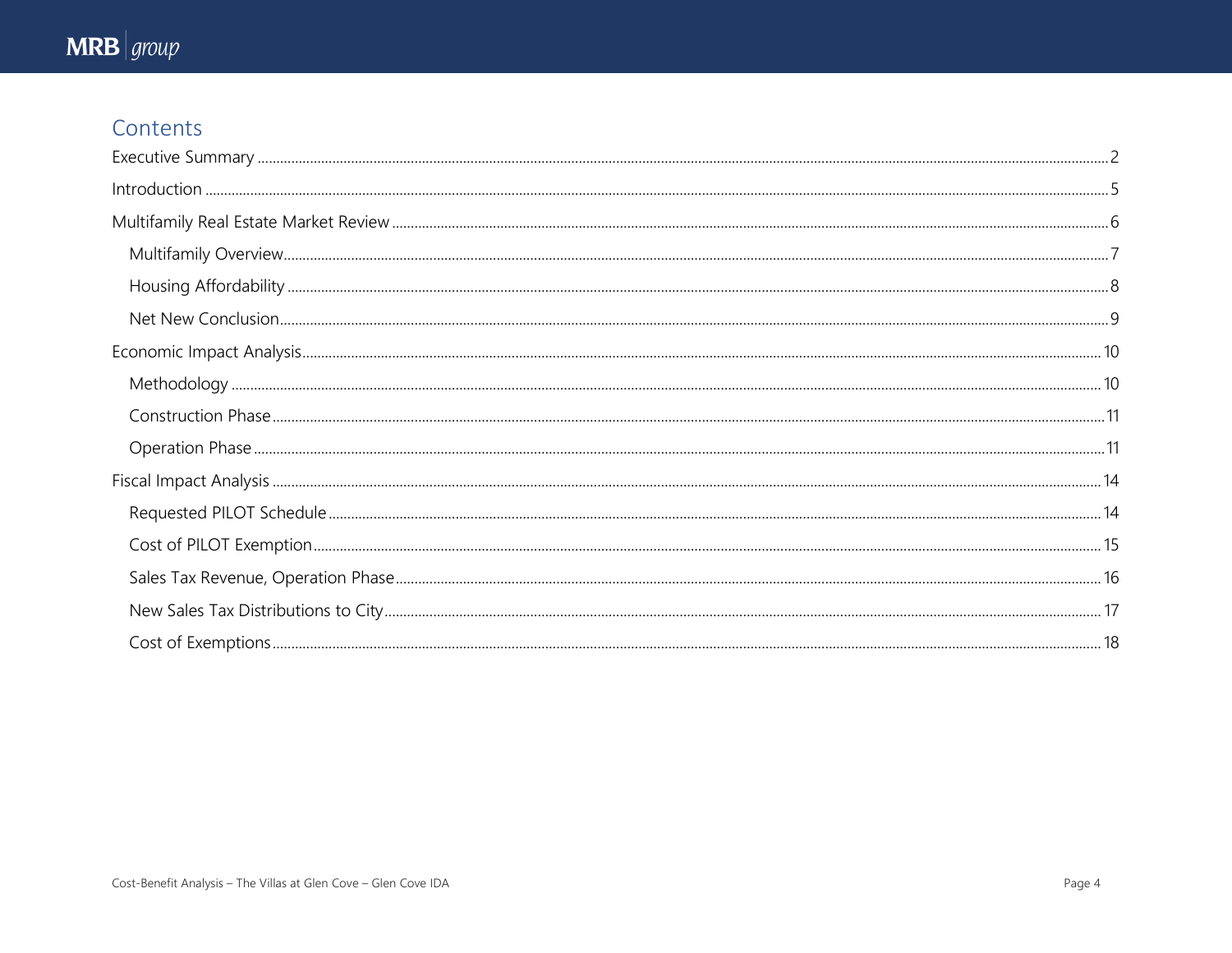## Introduction

The Glen Cove Industrial Development Agency (the "Agency") received an application for financial assistance from 135 Glen Cove Ave. Corp. (the "Applicant") related to a proposed project located on the east side of Glen Cove Ave in Glen Cove, NY (the "Site"). The proposed project includes the construction of six buildings totaling 353,394 square feet, with 160 market-rate residential rental units and 16 affordable units and associated furniture, fixtures, and equipment (the "Project"). The Agency requested a cost-benefit analysis from MRB Group in conformity with GML Section 859-a(5) to enumerate the economic benefits and costs of the Project on the City of Glen Cove (the "City") and region, as part of the Agency's deliberations.

MRB conducted an assessment of the economic and fiscal impacts of the Project, for both one-time construction impacts and ongoing impacts of operations. The effects considered in this analysis include direct and indirect changes to jobs, sales, and expenditures in the region. Economic impacts associated with estimates of "net new" spending stem from household expenditures of future occupants of the Site. The fiscal impacts of the Project include one-time and ongoing new tax revenue as well as the presumed costs of the financial assistance being considered by the Agency. Below are the results of our analyses.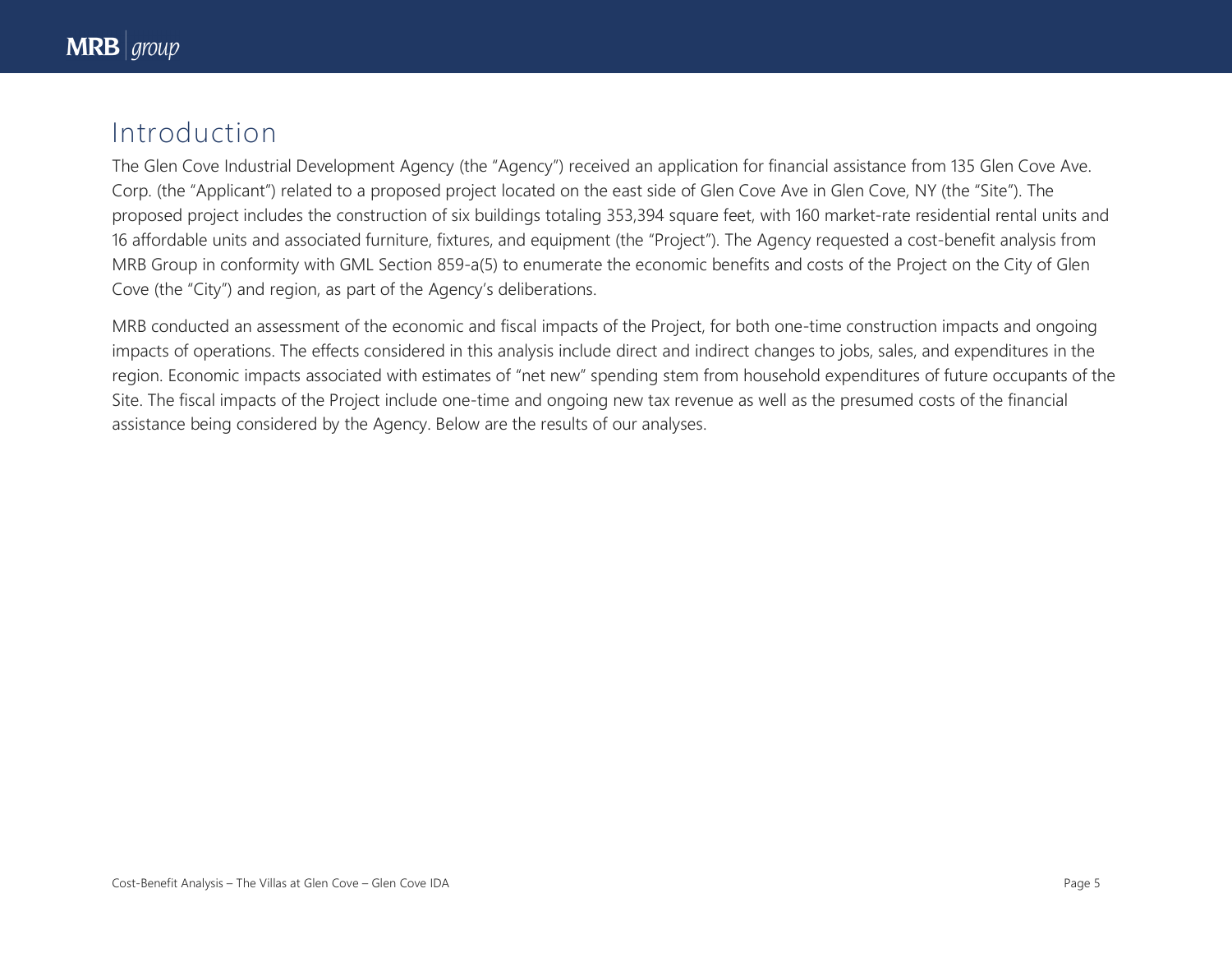## Multifamily Real Estate Market Review

Prior to calculating the economic and fiscal impacts of the Project, we first determine how many of the future households of the Project can be considered "net new" to the City.

There are several circumstances for which households would be considered net new:

1) Out-of-area residents choosing to relocate to the City because of the Project.

2) Current City residents that would otherwise relocate outside of the City if the option to live in the Project were unavailable. 3) Current City residents that will move into the project, freeing up their former Glen Cove residences that will then be occupied by new City residents.

Therefore, this section of the report provides a review of certain key indicators relating to the current supply and demand trends of affordable housing units in the City of Glen Cove.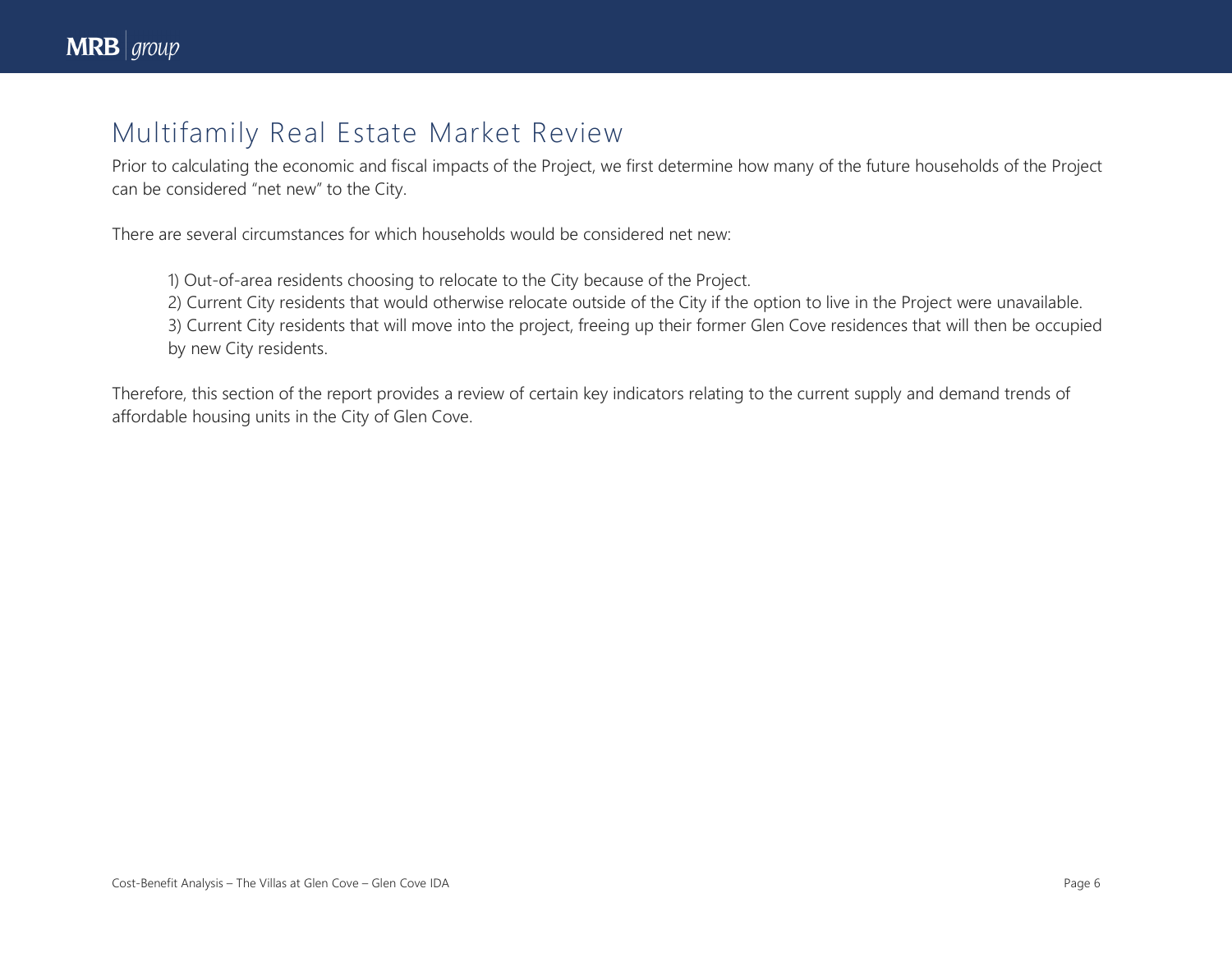#### Multifamily Overview

The multifamily real estate market in the Northern Nassau submarket (pictured) has shown strong fundamentals historically, with vacancy rates ranging from  $2\%$  - 4% until the  $4^{\text{th}}$  quarter of 2019, consistent with the Long Island market overall.

Since that time, there were two substantial deliveries to the rental submarket, both in Glen Cove itself – Garvies Point and Village Square, accounting for 385 (Q4 2019) and 146 (Q3 2020) new units, respectively. With 531 new units brought online, vacancy rates fluctuated upwards to almost 15%, falling to just under 10% today and expected to drop to 7% by the end of this year. (No doubt the net absorption figures were impacted negatively by the COVID -19 pandemic.)

Despite this apparent overhang, rents have increased almost 7% over the past 12 months, indicating a strengthening market. Asking rent has hit \$3.00/sf/month, the highest on record.





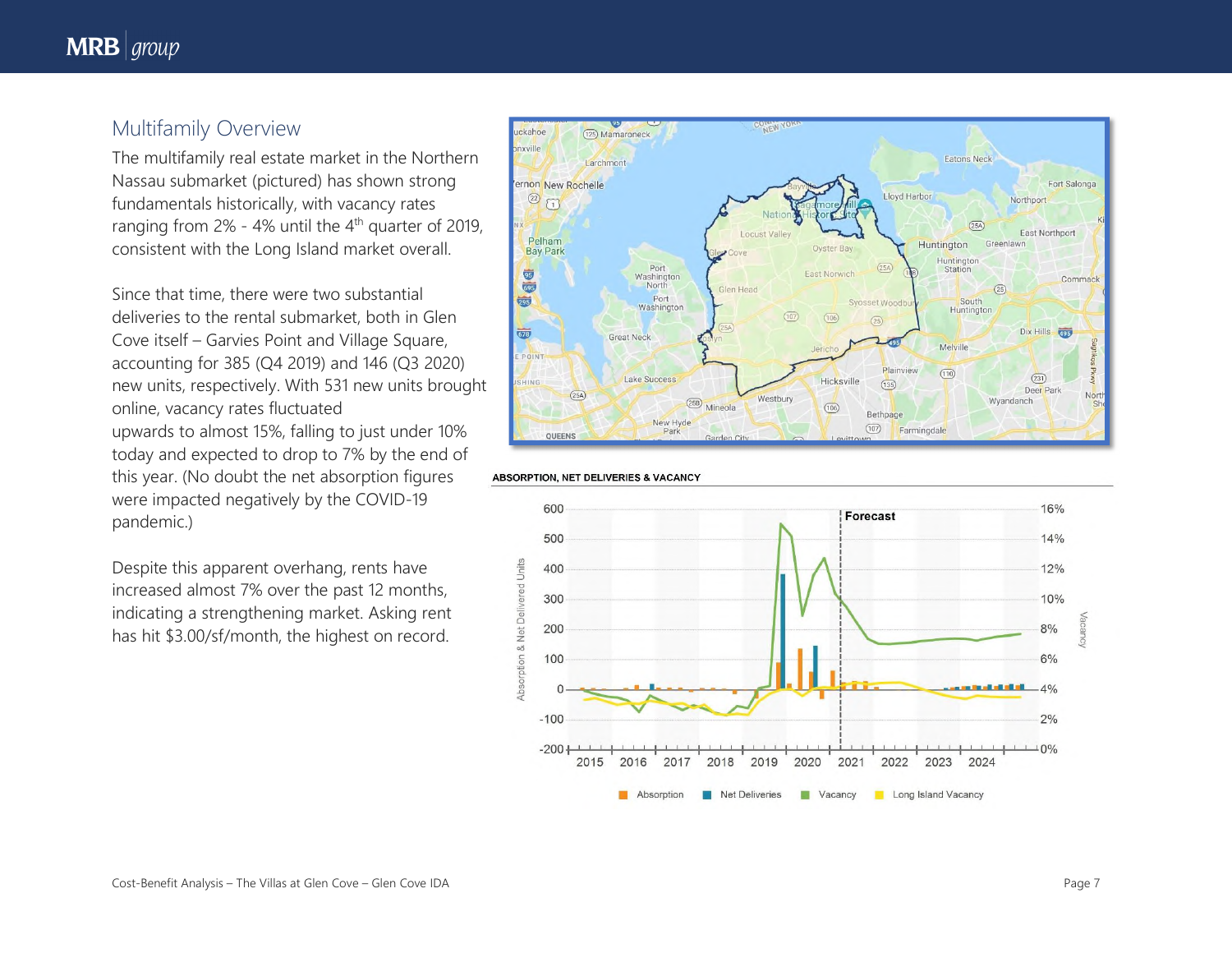## Housing Affordability

Housing statistics in the City of Glen Cove indicate strong unmet demand for rental units. The City scored a 68 on the Housing Affordability Index (HAI) in 2020, where a score of 100 represents the national average. Additionally, the average percentageof-income-spent-on-mortgage<sup>4</sup> was 29%. As a general rule, households spending more than 28% of their income on housing-related costs are said to be "burdened." By analyzing the City's median home value, relative to median household income, we are able to further assess the housing burden of City residents. In the table to the right, we show that the household income threshold is \$143,571, representative of the income level needed for a household to be considered "not burdened." This threshold is well above the City's median household income of \$82,371, such that 58% of households would be deemed "burdened" in a home ownership scenario. Therefore, renter-occupied units play an important role in Glen Cove's housing market.

#### **Household Income Threshold**

|                                                               | Glen Cove |
|---------------------------------------------------------------|-----------|
| Median Home Value, 2020                                       | \$567,290 |
| 10% Down Payment                                              | \$56,729  |
| Loan Amount                                                   | \$510,561 |
| Avg. Mortgage Payment, 30 Yrs. @ 5%                           | \$2,741   |
| <b>Est Additional Costs</b>                                   | \$609     |
| Avg Mortgage Payment and Estimated<br><b>Additional Costs</b> | \$3,350   |
| Household Income Threshold                                    | \$143,571 |
| Median Household Income, 2020                                 | \$82,371  |

Source: ESRI, Zillow, MRB Group

<sup>&</sup>lt;sup>4</sup> Source: Consumer Expenditure Survey, US Bureau of Labor Statistics.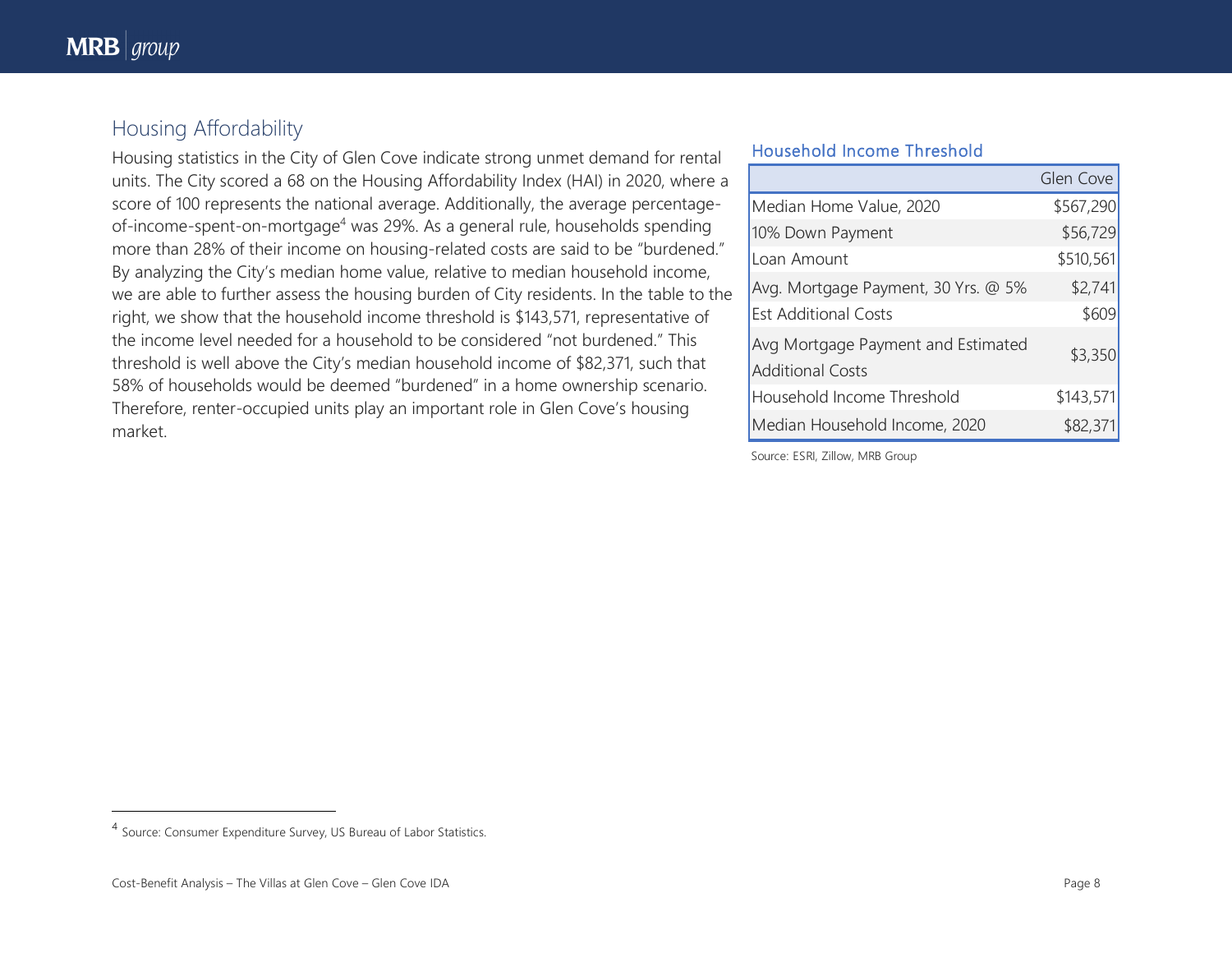Median contract rent in 2020 was \$1,640 for the City of Glen Cove. Applying the same 28% rule, a household income of \$70,286 is required to afford a median-priced rental unit without being considered burdened.

#### **2020 Households by Income**

|                       | Glen Cove |
|-----------------------|-----------|
|                       | %         |
| $<$ \$15,000          | 9.3%      |
| $$15,000 - $24,999$   | 7.2%      |
| \$25,000 - \$34,999   | 7.3%      |
| \$35,000 - \$49,999   | 9.8%      |
| \$50,000 - \$74,999   | 12.1%     |
| \$75,000 - \$99,000   | 12.4%     |
| \$100,000 - \$149,000 | 14.5%     |
| \$150,000 - \$199,000 | 10.7%     |
| $$200,000+$           | 16.8%     |

Likewise, "House and Home Expenditures," shown in the table below, encompass annual spending of households on mortgage/rent, insurance, tax, and property maintenance, where appropriate. The Spending Potential Index (SPI) is a composite measure of household expenditures for the specified region as compared to the national average, which is represented by an SPI of 100. Both ownerand renter-occupied units in Glen Cove have significantly higher home expenditures and spending potential as compared to national averages. These SPI figures again demonstrate that rental housing is in short supply/high demand in the City, indicating a need for additional supply in the market.

### Net New Conclusion

Based on the best available regional data indicating strong demand for new units, falling vacancy rates, and increasing rent prices, we conclude that all units of the Project represent "net-new" households for the County.

Source: ESRI, the vintage on the data is 2020

#### Glen Cove House and Home Expenditures

| Average<br><b>Amount Spent</b> |          | SPI |
|--------------------------------|----------|-----|
| Owned Dwelling                 | \$18,557 | 136 |
| <b>Rented Dwelling</b>         | \$8,388  |     |

Source: Consumer Spending data are derived from the 2017 and 2018 Consumer Expenditure Surveys, Bureau of Labor Statistics .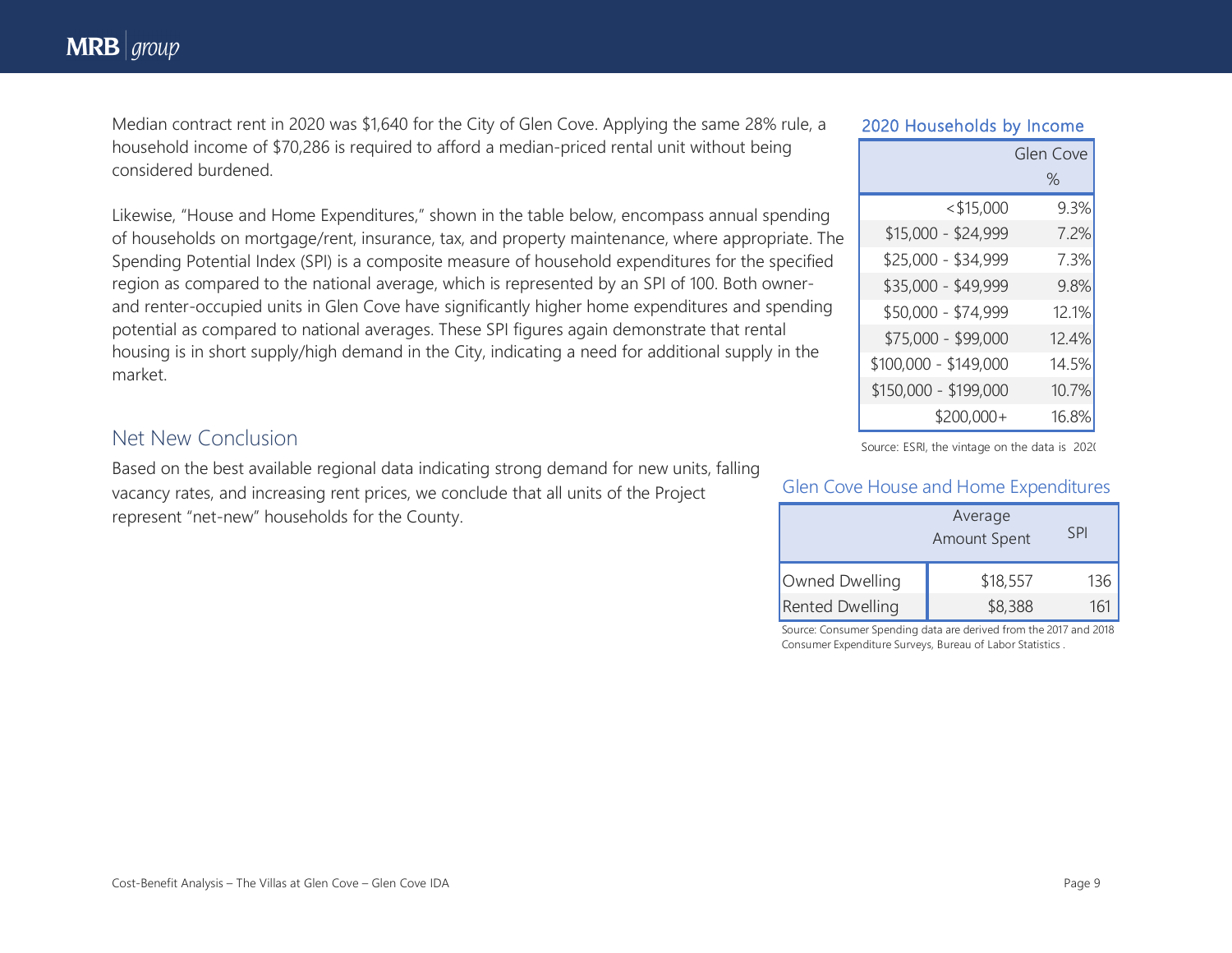## Economic Impact Analysis

The Project would have economic impacts on the County and City in a number of ways. This includes one-time impacts to jobs, earnings, and sales during the construction phase of the Project, which we estimate for the entire County. It also includes ongoing impacts related to household spending and the operations of the Project, which we estimate for the City.<sup>5</sup>

## Methodology

Both one-time, construction-phase impacts and ongoing, operation-phase impacts have "Direct" and "Indirect" components. For the construction phase:

- Direct jobs, wages, and sales are those that occur on-site related to labor and materials used in the construction of the Project.
- Indirect jobs, wages, and sales are those caused by the Direct impacts, and result from business-to-business purchases (e.g. a contractor buying a piece of equipment from a dealer) and from employees spending a portion of their wages locally.

For the operation phase:

- Direct jobs, wages, and sales are those jobs created from the operations of the Project (e.g. on-site employment of a maintenance person) and from new household spending occurring as a result of the Project.
- Indirect jobs, wages, and sales are those caused by the Direct impact, such as business-to-business purchases (e.g. a grocery store serving the new households buying goods from a distributor) and from employees of such businesses spending a portion of their wages locally.

To estimate the Direct and Indirect impacts, MRB Group employs the Emsi<sup>6</sup> economic modeling system. We used data from the Applicant, from the Agency, and from publicly-available and proprietary data sources as inputs to the Emsi modeling system. Where needed, we adjusted the Emsi model to best match the Project specifics. We then reported the results of the modeling.

<sup>&</sup>lt;sup>5</sup> By their nature, construction-related impacts tend to be somewhat more diffuse, which is why we report them as County-level impacts. City-level impacts are measured based on the 11542 ZIP code, which closely approximates the City.

<sup>&</sup>lt;sup>6</sup> Emsi, formerly "Economic Modeling Systems, Intl.," uses data from the US Bureau of Labor Statistics, the US Bureau of Economic Analysis, the US Census, and other public data sources to model out economic impacts.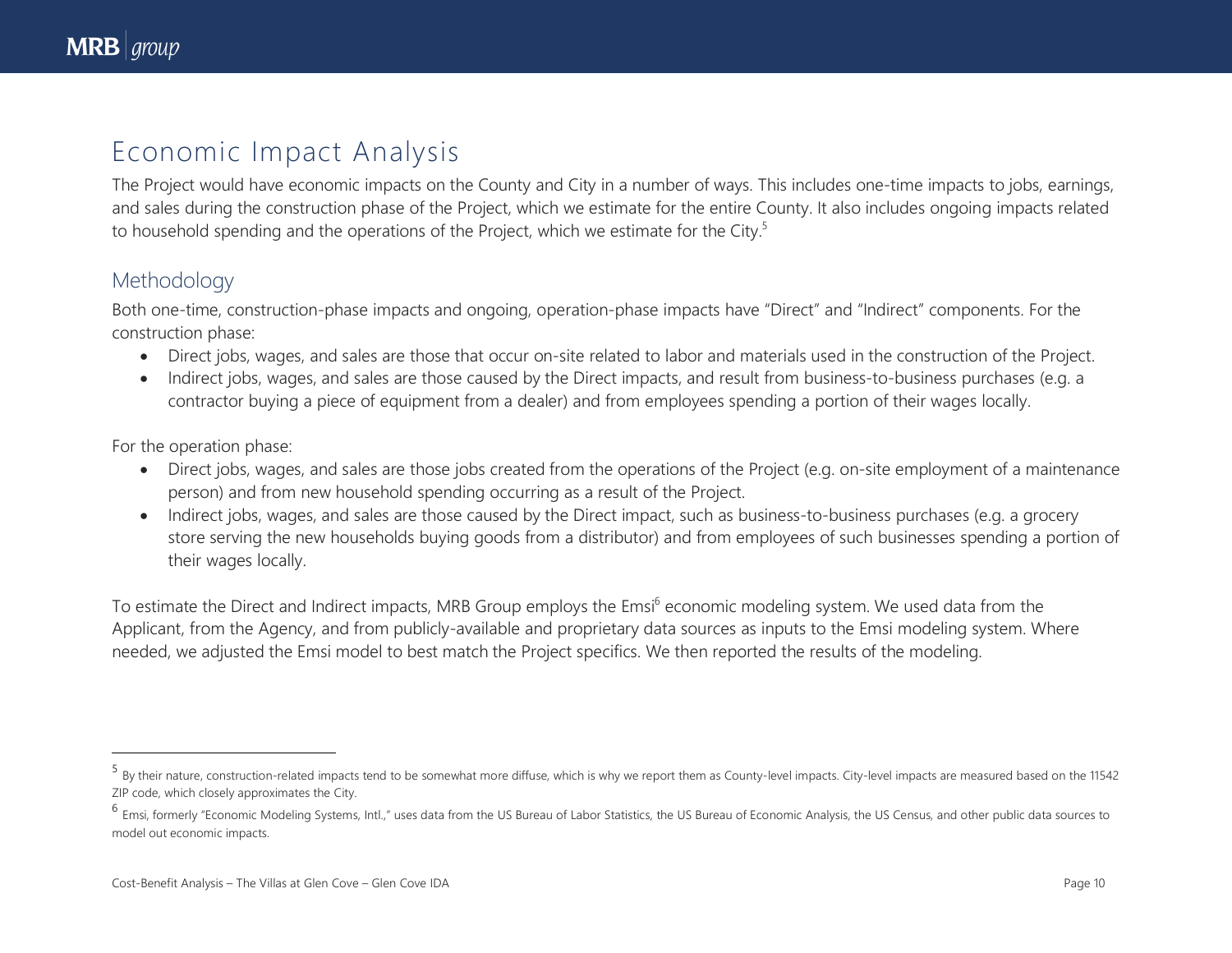## Construction Phase

The Applicant provided estimates of the total cost of construction of the Project and the percentage of labor and materials to be sourced within the County. As shown in the table to the right, the Applicant estimates that at least 15% of its \$22.0 million in materials costs and 50% of its \$20.3 million in labor costs would be sourced within the County, for a total of \$13.5 million of in-region construction spending.

Nassau County construction spending of \$13.5 million (direct "Sales" in the table) was used as an input into the Emsi economic modeling system. This spending creates 58 direct jobs and direct earnings of approximately \$5.7 million. Indirect impacts resulting from direct spending were also modeled, with 34 new jobs, \$2.2 million in new earnings and \$6.1 million in new sales. Therefore, the total, one-time, construction-phase impacts would be 92 jobs, \$7.9 million in wages, and \$19.6 million in sales. We also note here that, based on the information provided by the Applicant, the Project timeline appears

## Construction Spending In Region

|           | \$ Total     | % County | \$ County    |
|-----------|--------------|----------|--------------|
| Materials | \$22,003,280 | 15%      | \$3,300,492  |
| Labor     | \$20,310,720 | 50%      | \$10,155,360 |
| Total     | \$42,314,000 | 32%      | \$13,455,852 |

Source: Applicant, MRB

#### Economic Impact of Construction Phase, One-Time

|              | <b>Direct</b> | Indirect    | Total        |
|--------------|---------------|-------------|--------------|
| <b>Jobs</b>  | 58            | 34          | 92           |
| Earnings     | \$5,668,885   | \$2,199,141 | \$7,868,026  |
| <b>Sales</b> | \$13,455,852  | \$6,139,054 | \$19,594,906 |

Source: Emsi, MRB

reasonable and should allow the Agency to conclude that the Project will be completed in a timely manner.

## Operation Phase

An important distinction between construction and operation phase impacts is the geographical level at which impacts were measured. Because the operational impact will be significantly more localized relative to the County-level construction impacts, the economic impact of the operation phase was considered at the City level. In this case, we have used the 11542 ZIP Code, which is representative of the smallest unit of geography considered in our economic modelling system.

Operation phase impacts come from the effects of net-new household spending from the new units being brought onto the market by the Project and the employment at the Site.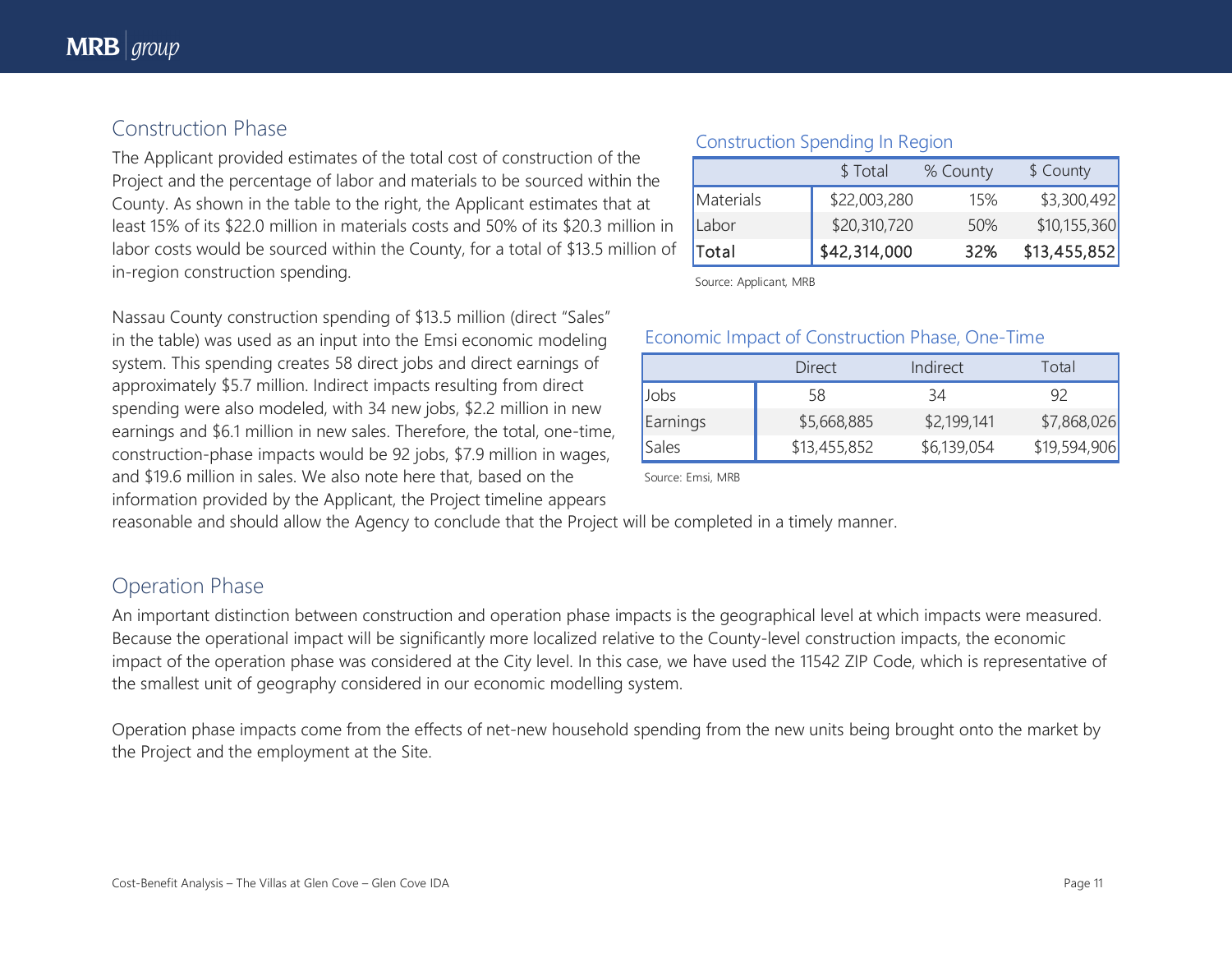According to the Applicant, this Project will bring 160 units of market-rate housing and 16 units affordable housing, all of which, as noted above, we consider "net new."

We used data from the Consumer Expenditure Survey (CEX) of the Bureau of Labor Statistics specific to the New York metropolitan area to arrive at annual spending estimates based on household income level. We used two different income brackets to accurately estimated household spending for the market-rate and affordable units. Households likely to occupy market-rate units will spend approximately \$38,135 each on the goods listed in the table. Residents likely to occupy the affordable units will spend roughly \$32,548 each on the goods listed.<sup>7</sup>

We have estimated that 65% of this spending would occur in the City of Glen Cove. Given 176 units and the spending profile and percentages own, we estimate that a total of \$4.3 million of new household spending would occur annually in the City.

#### Total New Household Spending

|                                     | Annual per<br>HH Spend | % Spent<br>in City | Units | <b>Total New</b><br>Spending |
|-------------------------------------|------------------------|--------------------|-------|------------------------------|
| Market-Rate                         |                        |                    |       |                              |
| Food                                | \$9,460                | 65%                | 160   | \$983,840                    |
| Household Furnishings and Equipment | \$1,987                | 65%                | 160   | \$206,648                    |
| Apparel and Services                | \$1,954                | 65%                | 160   | \$203,216                    |
| Transportation                      | \$11,086               | 65%                | 160   | \$1,152,944                  |
| Healthcare                          | \$5,307                | 65%                | 160   | \$551,928                    |
| Entertainment                       | \$3,516                | 65%                | 160   | \$365,664                    |
| Education                           | \$1,680                | 65%                | 160   | \$174,720                    |
| Personal Care Products and Services | \$844                  | 65%                | 160   | \$87,776                     |
| Miscellaneous                       | \$849                  | 65%                | 160   | \$88,296                     |
| Other                               | \$1,452                | 65%                | 160   | \$151,008                    |
| Affordable Units                    |                        |                    |       |                              |
| Food                                | \$7,922                | 65%                | 16    | \$82,389                     |
| Household Furnishings and Equipment | \$3,152                | 65%                | 16    | \$32,781                     |
| Apparel and Services                | \$1,801                | 65%                | 16    | \$18,730                     |
| Transportation                      | \$8,972                | 65%                | 16    | \$93,309                     |
| Healthcare                          | \$4,419                | 65%                | 16    | \$45,958                     |
| Entertainment                       | \$2,204                | 65%                | 16    | \$22,922                     |
| Education                           | \$1,014                | 65%                | 16    | \$10,546                     |
| Personal Care Products and Services | \$732                  | 65%                | 16    | \$7,613                      |
| Miscellaneous                       | \$1,116                | 65%                | 16    | \$11,606                     |
| Other                               | \$1,216                | 65%                | 16    | \$12,646                     |
| Total                               |                        |                    | 176   | \$4,304,539                  |

Source: "Table 3004. Selected northeastern metropolitan statistical areas: Average annual expenditures and characteristics", New York, Consumer Expenditure Survey, U.S. Bureau of Labor Statistics.

 $<sup>7</sup>$  Affordable units are income-restricted to those earning up to 80% of the Area Median Income.</sup>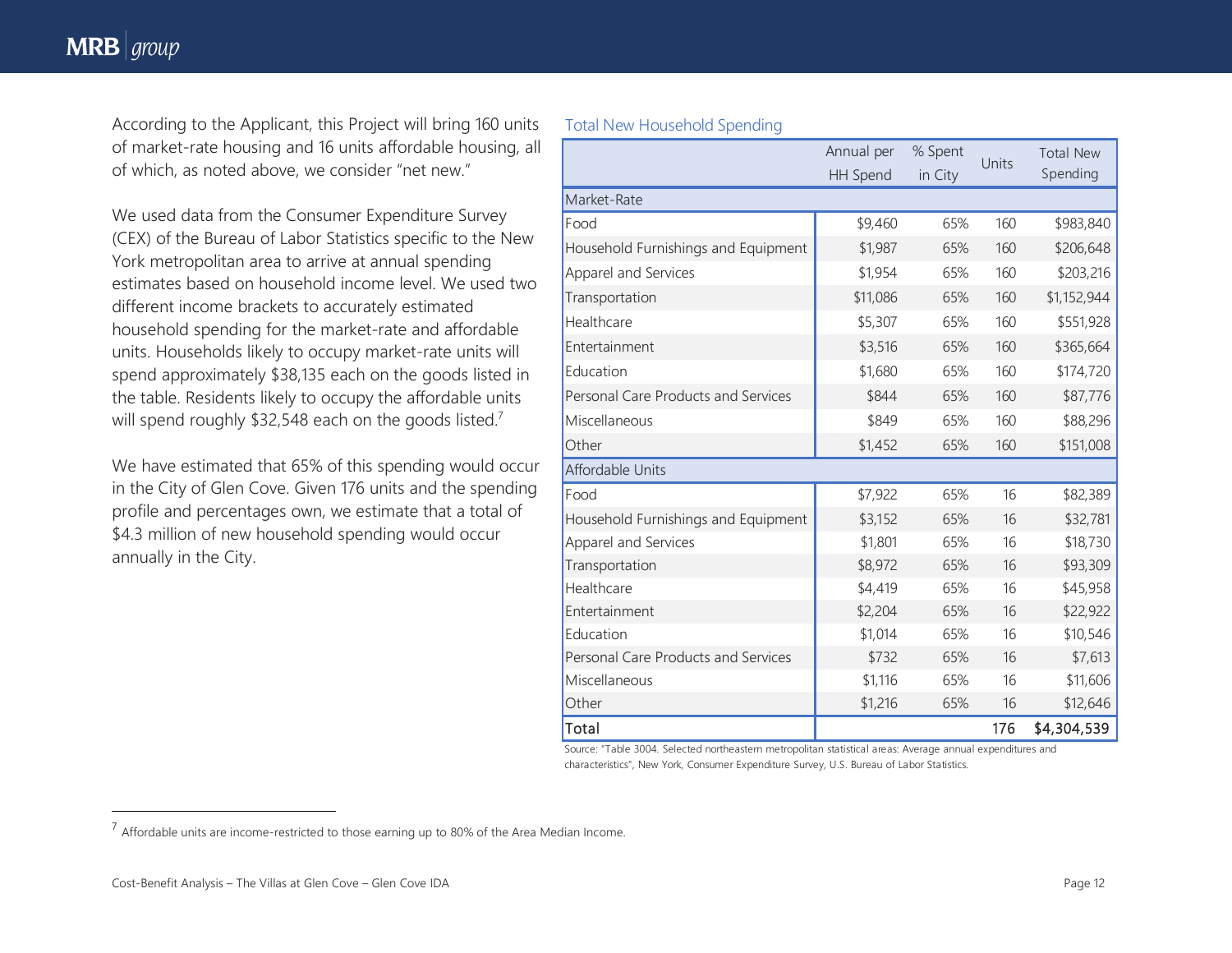By matching the line items of household expenditures with corresponding industry codes in Emsi, we are able to assess the impact of this new household spending.<sup>8</sup>

Our analysis reveals that the impact of new household spending will result in an estimated 39 new direct jobs and \$1.6 million in new earnings in the City. Taken together with an estimate of indirect impacts, total household spending impacts include 41 jobs, \$1.8 in earnings, and \$4.7 million in sales.

The Applicant also stated that the development would employ six fulltime employees with wages paid to these six employees of \$487,500 in Year One of the Project. Together with a small amount of Indirect impacts, total impacts of operations and maintenance would be 7 jobs, \$558,017 in earnings, and \$1.8 million in sales.

By aggregating the impact of new household spending and operations of the facility, we see the combined impact displayed in the table to the right. As shown, we anticipate that the City will benefit from 48 jobs, \$2.3 million in earnings, and \$6.5 million in sales on an annual basis.

Finally, we calculate the cumulative earnings of the 12-year life of the proposed PILOT, below. Escalating wages at 2% annually, we arrive at total 12-year earnings of \$31.3 million.

#### Economic Impact, New Household Spending

|          | Direct      | Indirect  | Total       |
|----------|-------------|-----------|-------------|
| Jobs     | 39          |           |             |
| Earnings | \$1,637,963 | \$138,501 | \$1,776,464 |
| Sales    | \$4,304,539 | \$397,937 | \$4,702,476 |

Source: Emsi, MRB

#### Economic Impact, Operations and Maintenance of Project

|          | Direct      | Indirect  | Total       |
|----------|-------------|-----------|-------------|
| Jobs     |             |           |             |
| Earnings | \$487,500   | \$70,517  | \$558,017   |
| Sales    | \$1,616,837 | \$174,549 | \$1,791,386 |

Source: Emsi, MRB

#### Economic Impact, Combined Annual Impact

|          | <b>Direct</b> | Indirect | Total                   |
|----------|---------------|----------|-------------------------|
| Jobs     | 45            |          | 48                      |
| Earnings | \$2,125,463   |          | $$209,018$ $$2,334,481$ |
| Sales    | \$5,921,376   |          |                         |

Source: Emsi, MRB

#### Economic Impact, Cumulative Combined Impact

|                         | Direct       | Indirect    | Total        |
|-------------------------|--------------|-------------|--------------|
| <b>Jobs</b>             |              |             |              |
| Earnings, 12 Years @ 2% | \$28,506,905 | \$2,803,362 | \$31,310,266 |

Source: Emsi, MRB

<sup>&</sup>lt;sup>8</sup> For example, for the "Food" line item, we applied half of the spending to the "Supermarkets and other grocery" store NAICS code (North American Industrial Classification System) and half to the "Full service restaurants" NAICS code.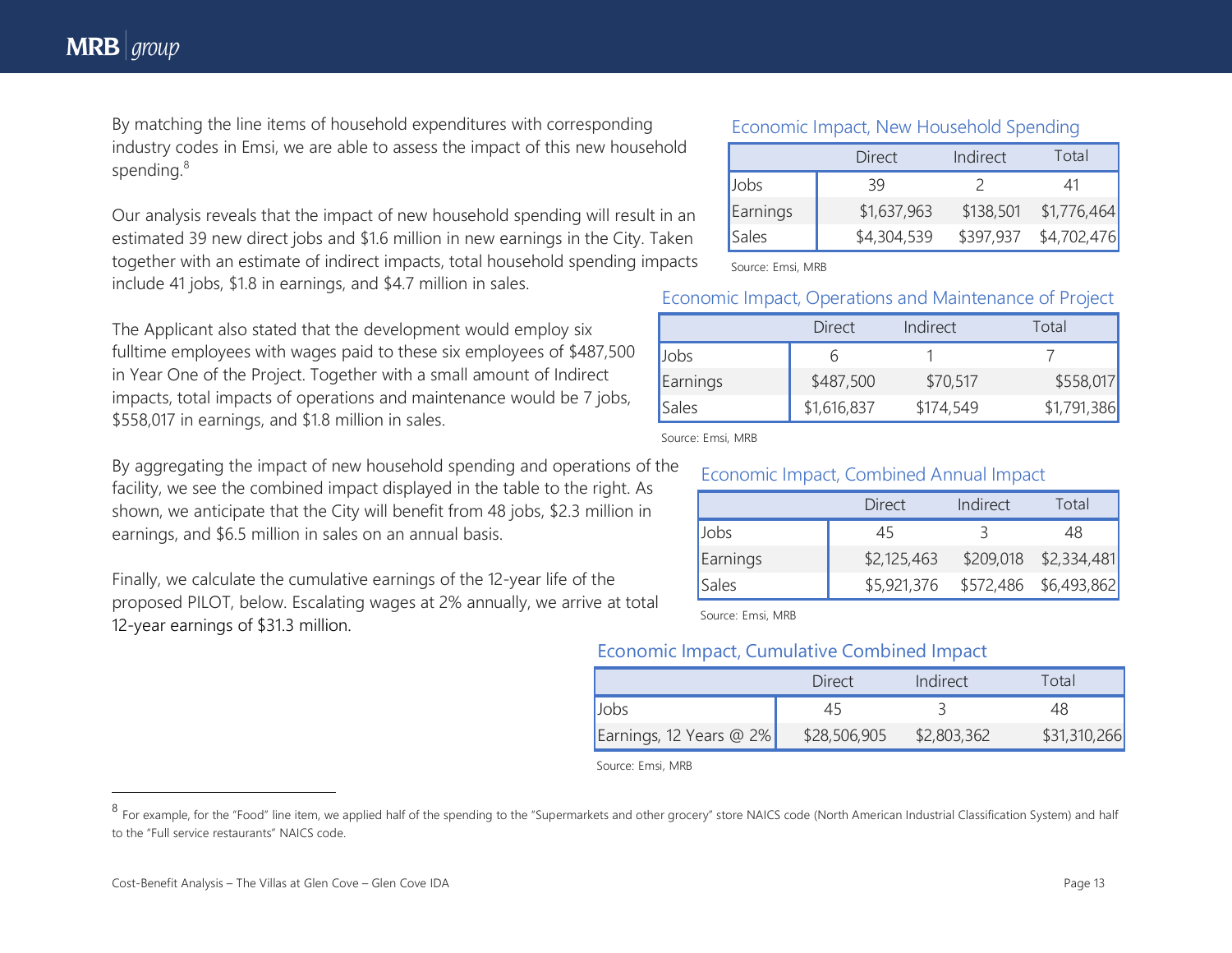## Fiscal Impact Analysis

The Project would also have fiscal impacts in terms of new tax revenues and the cost of tax exemptions, as described below.

## Requested PILOT Schedule

As provided by the Applicant, the taxes on the full value of the land generate a tax bill of \$161,499 per year, or \$1.9 million over twelve years. Given the proposed PILOT schedule shown below, the Project would instead generate \$4.7 million in PILOT payments. This represents an increase of \$2.7 million in revenue over the life of the PILOT.

|              | Taxes w/o<br>the Project Abatement<br>(Land-Only) of Increase | %       | <b>PILOT</b><br>Payment | Increase in<br>Revenue |
|--------------|---------------------------------------------------------------|---------|-------------------------|------------------------|
| Year 1       | \$161,499                                                     | 100.00% | \$161,499               | \$0                    |
| Year 2       | \$161,499                                                     | 100.00% | \$161,499               | \$0                    |
| Year 3       | \$161,499                                                     | 100.00% | \$161,499               | \$0                    |
| Year 4       | \$161,499                                                     | 88.35%  | \$322,998               | \$161,499              |
| Year 5       | \$161,499                                                     | 88.35%  | \$322,998               | \$161,499              |
| Year 6       | \$161,499                                                     | 88.35%  | \$322,998               | \$161,499              |
| Year 7       | \$161,499                                                     | 76.69%  | \$484,497               | \$322,998              |
| Year 8       | \$161,499                                                     | 76.69%  | \$484,497               | \$322,998              |
| Year 9       | \$161,499                                                     | 76.69%  | \$484,497               | \$322,998              |
| Year 10      | \$161,499                                                     | 76.69%  | \$484,497               | \$322,998              |
| Year 11      | \$161,499                                                     | 65.04%  | \$645,996               | \$484,497              |
| Year 12      | \$161,499                                                     | 65.04%  | \$645,996               | \$484,497              |
| <b>TOTAL</b> | \$1,937,988                                                   |         | \$4,683,471             | \$2,745,483            |

#### Increase In Property Tax Revenue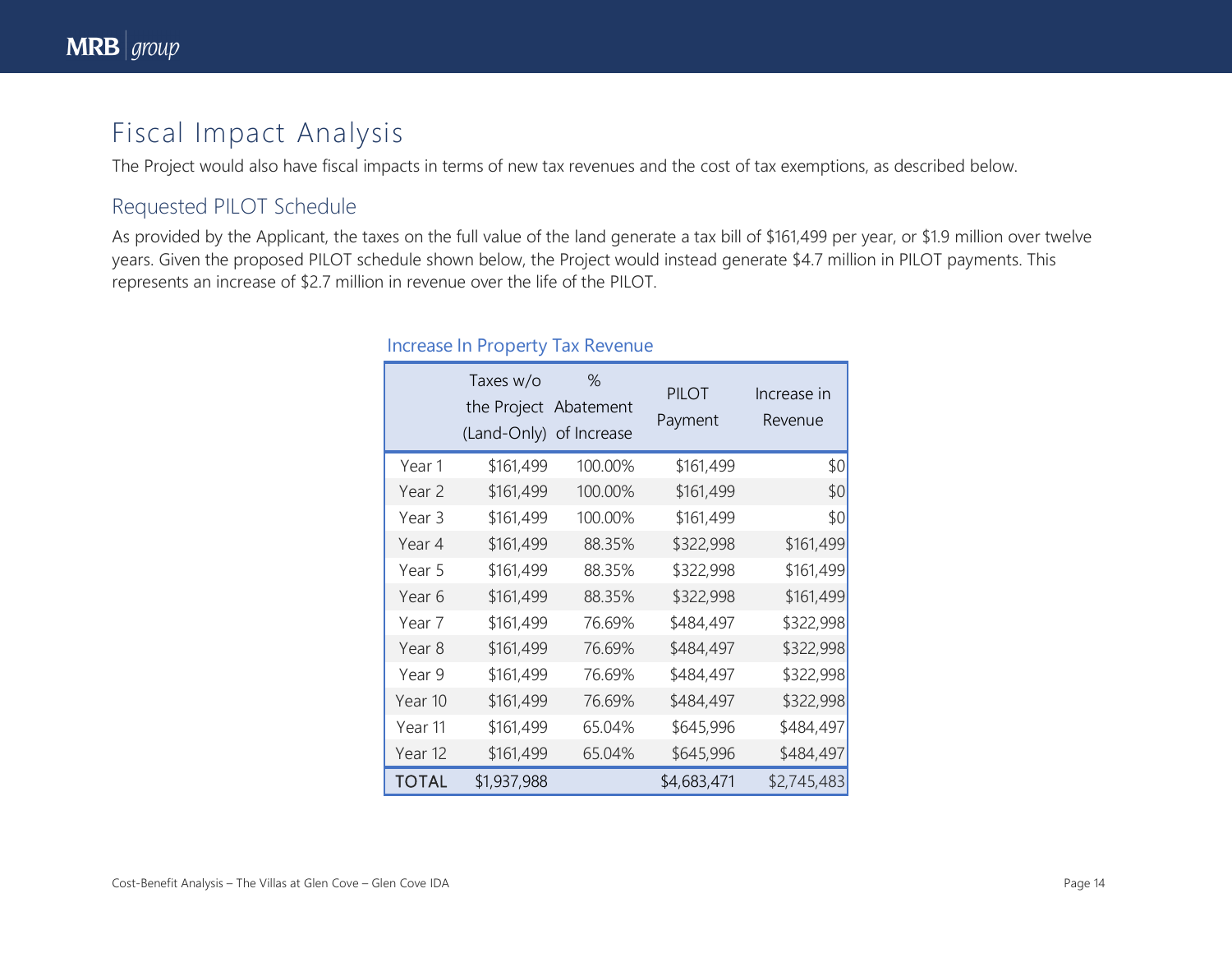## Cost of PILOT Exemption

As per the requirements of GML Section 859-a(5), we calculate the hypothetical cost $9$  of the property tax exemption by comparing the otherwise-applicable taxes to what the Project will generate in PILOT revenue.

In the table to the right, we report the estimated full value property taxes for the years in question in the column marked "Otherwise Applicable Property Tax." This column is the sum of the land-only taxes of the project and the estimated taxes based upon the value of improvements, escalated at 2% per year. We then compare the "Otherwise Applicable Property Tax" to the estimated PILOT payments from above. As shown, the hypothetical cost of the exemption is \$15.8 million over twelve years.

### Cost of PILOT Exemption

|              |             | As-Built     | Otherwise           | <b>PILOT</b> |                   |
|--------------|-------------|--------------|---------------------|--------------|-------------------|
|              | Land-Only   | Improvement  | Applicable          | Payment with | <b>Difference</b> |
|              | Taxes       | Taxes        | <b>Property Tax</b> | Project      |                   |
| Year 1       | \$161,499   | \$1,385,720  | \$1,547,219         | \$161,499    | (\$1,385,720)     |
| Year 2       | \$161,499   | \$1,413,434  | \$1,574,933         | \$161,499    | (\$1,413,434)     |
| Year 3       | \$161,499   | \$1,441,703  | \$1,603,202         | \$161,499    | (\$1,441,703)     |
| Year 4       | \$161,499   | \$1,470,537  | \$1,632,036         | \$322,998    | (\$1,309,038)     |
| Year 5       | \$161,499   | \$1,499,948  | \$1,661,447         | \$322,998    | (\$1,338,449)     |
| Year 6       | \$161,499   | \$1,529,947  | \$1,691,446         | \$322,998    | (\$1,368,448)     |
| Year 7       | \$161,499   | \$1,560,546  | \$1,722,045         | \$484,497    | (\$1,237,548)     |
| Year 8       | \$161,499   | \$1,591,757  | \$1,753,256         | \$484,497    | (\$1,268,759)     |
| Year 9       | \$161,499   | \$1,623,592  | \$1,785,091         | \$484,497    | (\$1,300,594)     |
| Year 10      | \$161,499   | \$1,656,064  | \$1,817,563         | \$484,497    | (\$1,333,066)     |
| Year 11      | \$161,499   | \$1,689,185  | \$1,850,684         | \$645,996    | (\$1,204,688)     |
| Year 12      | \$161,499   | \$1,722,969  | \$1,884,468         | \$645,996    | (\$1,238,472)     |
| <b>TOTAL</b> | \$1,937,988 | \$18,585,401 | \$20,523,389        | \$4,683,471  | (\$15,839,918)    |

<sup>&</sup>lt;sup>9</sup> We denote this cost as "hypothetical," as the Applicant has stated that, without the exemption, the Project cannot move forward and thus the value against which these taxes are levied would not exist.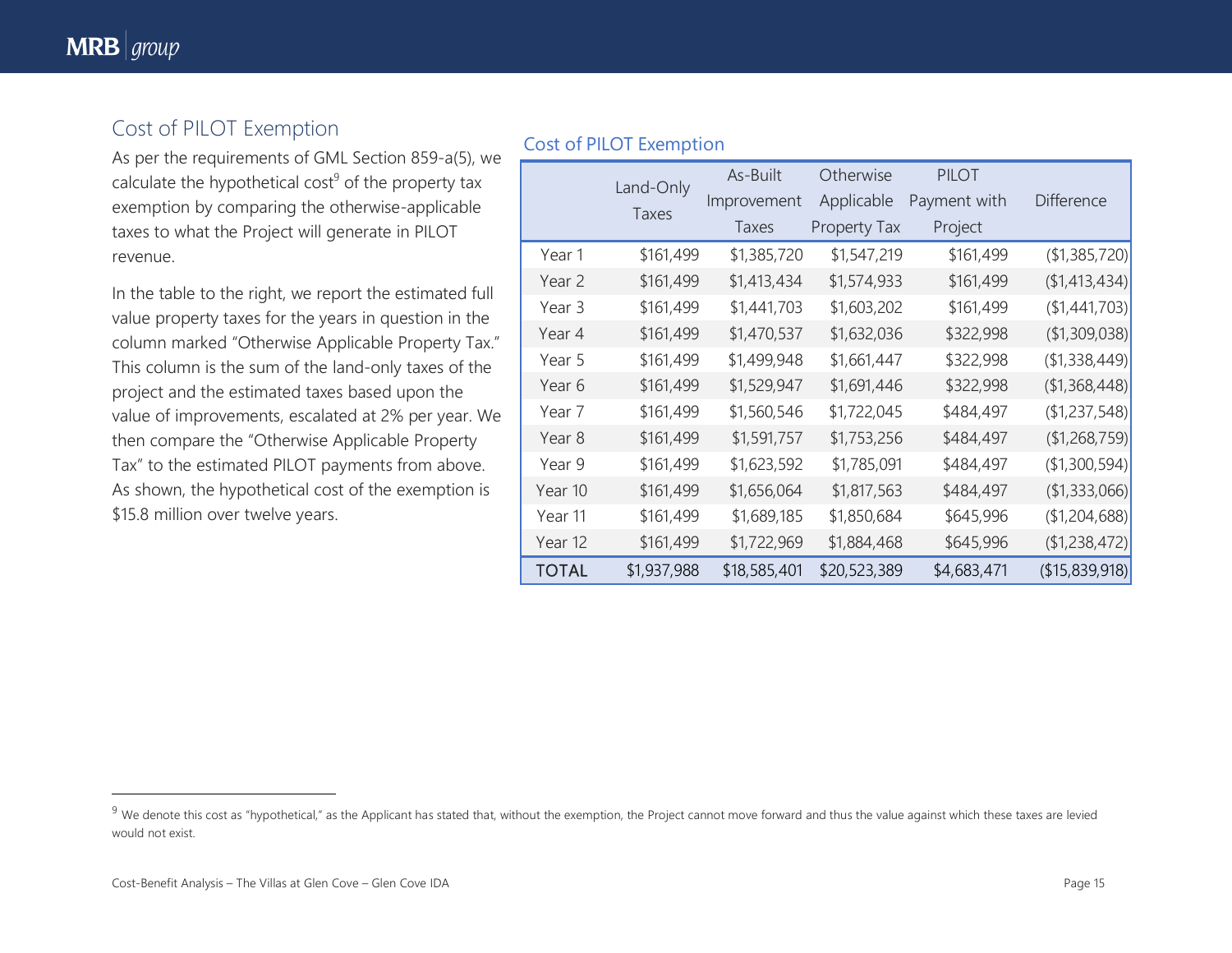### Sales Tax Revenue, Construction Phase

As our economic impact analysis states, we anticipated approximately \$7.9 million in total new earnings in the County during the construction phase of the project. We assume 65% of this newly generated construction phase earnings will be spent in Nassau County. From there, we estimate 25% of that spending amount will be subject to the sales tax. Applying the County's sales tax rate of 4.25%, we conclude that the construction phase earnings will likely lead to approximately \$54,339 in County sales tax revenue.

#### Sales Tax Revenue - Construction Phase

| Line                        | Value       |  |
|-----------------------------|-------------|--|
| <b>Total New Earnings</b>   | \$7,868,026 |  |
| % Spent in County           | 65%         |  |
| \$ Spent in County          | \$5,114,217 |  |
| % Taxable                   | 25%         |  |
| \$Taxable                   | \$1,278,554 |  |
| County Sales Tax Rate       | 4.25%       |  |
| \$ County Sales Tax Revenue | \$54,339    |  |

Source: Applicant, MRB

#### Sales Tax Revenue - Operation Phase

| l ine                       | Value       |
|-----------------------------|-------------|
| <b>Total New Earnings</b>   | \$558,017   |
| New Household Spending      | \$4,304,539 |
| % Spent in County           | 70%         |
| \$ Spent in County          | \$3,403,789 |
| % Taxable                   | 25%         |
| \$Taxable                   | \$850,947   |
| County Sales Tax Rate       | 4.25%       |
| \$ County Sales Tax Revenue | \$36,165    |
| Total - 12 Years @ 2%       | \$485,052   |

Source: MRB

### Sales Tax Revenue, Operation Phase

During the operation phase, we estimated \$558,017 in total new earnings and \$4.3 million in new household spending occurring within the County. Using the same methodology as above (with a slightly higher in-County percentage), we estimate the Project will result in \$36,165 in annual sales tax revenue to the County. Escalating that figure at 2% per year for the life of the PILOT, we estimate total operation phase sales tax revenue to be \$485,052 over the twelve-year PILOT term.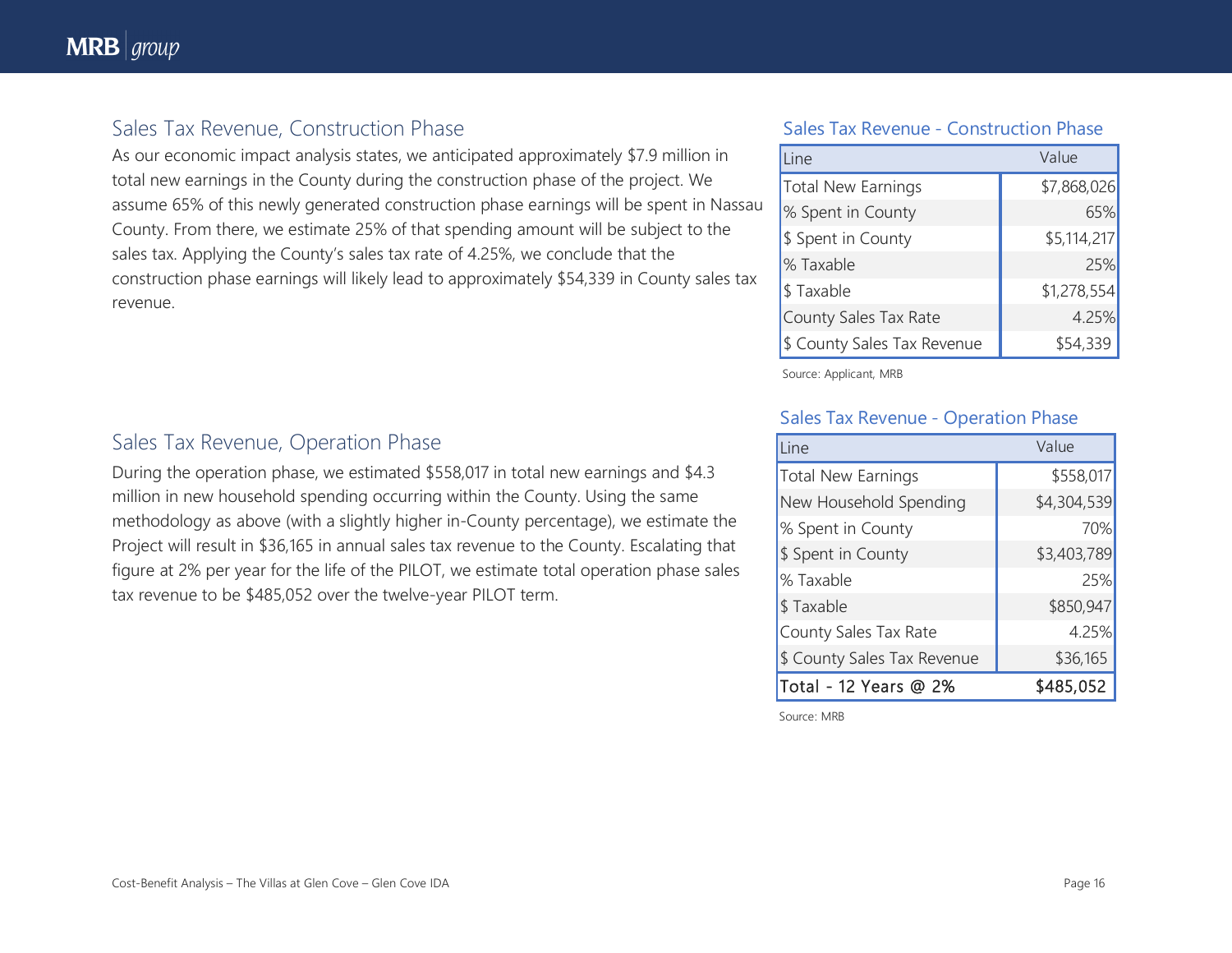## New Sales Tax Distributions to City

The County's sales tax revenues are distributed to its constituent cities, towns, and villages according to a set distribution formula that is based on population.<sup>10</sup> Therefore, to the extent that the Project increases the population of the City, the City would receive additional sales tax distributions from the County.

By using the population figure of 26,964 for the City of Glen Cove from the 2010 US Census, we are able to estimate the anticipated population increase and subsequent sales tax distribution stemming from the Project. Under the assumption of 1.5 persons per household, the 176 housing units will attract approximately 264 "net new" residents to the City of Glen Cove, representing an approximate 0.98% increase in population. Noting that the City has budgeted \$1.1 million in "Nassau County Local Assistance" revenues in its 2021 budget (the name given by the County

#### New Sales Tax Distributions to City

| Line                                     | Value       |
|------------------------------------------|-------------|
| Population (2010 Census)                 | 26,964      |
| New Households                           | 176         |
| Persons per HH                           | 1.50        |
| New Persons                              | 264         |
| % Increase in Population                 | 0.97908%    |
| Sales Tax Distributions to City (2021)   | \$1,121,996 |
| Increase in Distributions to City (est.) | \$10,985    |
| Total - 12 Years @ 2%                    | \$147,335   |

Source: City 2020 Budget, US Census, MRB

for these distributions of sales tax), we are able to estimate the increase in sales tax distributions, relative to the population increase. We estimate that the Project will lead to \$10,985 in new annual revenues from these sales tax distributions from the County. Over 12 years and escalating at 2%, this equals \$147,335 in revenue for the City over the life of the PILOT.

 $^{10}$  Of the overall 4.25% tax rate imposed by the County, "First 3.00%: Retained by County. Additional 0.75%: The County distributes one-third to fund a local government assistance program for the three towns and two cities within the County. The assistance is distributed quarterly, on a per capita basis, based on the most recent decennial census. Villages also receive assistance, in an amount not to exceed one-sixth of the 0.75% remaining after the towns and cities have received their funding. Additional 0.50%: Retained by County." Source: "Local Government Sales Taxes in New York State: 2015 Update." New York State Comptroller, Division of Local Government and School Accountability, March 2015.